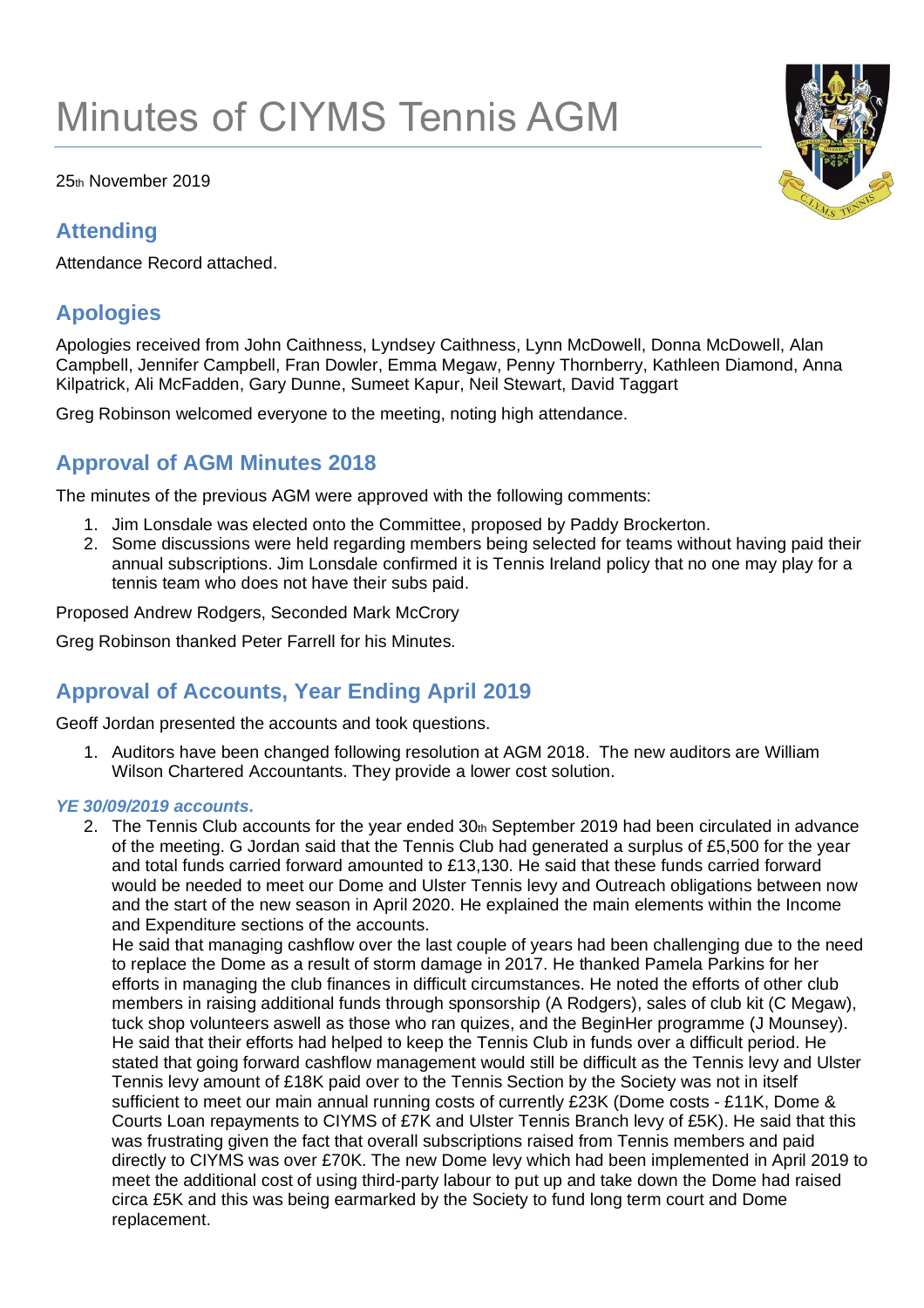Greg Robinson advised that not all Tennis finances are visible on the accounts. Coaching Account (money earned from coaching activities) has a current balance of £12k, of which £5k was the carried over balance at April 2019 and £7k earned since. There are options for this money, including moving to Tennis Account, or move to a 'sinking fund' for courts and dome replacement.

Greg Robinson felt that Tennis does not need a large surplus and this had been agreed at Committee. The financial position of the section is good, and kudos to all volunteers that help keep costs down.

#### *Questions*

- 1. Mandy McCrory: who pays Rocklyn. G Jordan confirmed that the Society office pays Rocklyn directly, but the Tennis Club then recompenses the Society.
- 2. Barry Kirkwood: Is Rocklyn the only company who can erect/dismantle dome, are we getting best value for money? G Jordan: £14k is high in 2019 as it includes £5k in 1-off exceptional costs. G Robinson: there is no one else, however R Barnes, P Frew and G Robinson fought costs.
- 3. Grahame Capper: What is the purpose of the Dome Levy, why isn't it shown in accounts? Should there not be a full report on total subscriptions raised from Tennis members and from Coaching and how the funds are used. G Robinson: is the Dome levy is to be used in the erection and dismantling of dome. G Mounsey asked whether going forward a note should be added to Tennis accounts that other money was available.
- 4. Mark McCrory: could tennis have a number of accounts (#1, #2, etc) to show the various balances, albeit that the monies would be dedicated for a certain use. G Jordan commented that there is no written agreement that cash from coaching will be paid to tennis. H Frew felt that it was never in doubt that the money from coaching would be used for tennis. D Corry commented that although it would be ideal to see the balances in the tennis section accounts, experience has demonstrated that it is illusory as it is all Society money, to use as they wish [referring to cost of court replacement].

It was resolved that the CIYMS Tennis Club accounts for the year ended 30th September 2019 as presented be received, approved and adopted.

Greg Robinson expressed his thanks to Geoff Jordan and Pamela Parkins.

# **Captains' Report**

Moyra Richardson presented her report:

## *Lady Captain's report 2018-2019*

*My term as Lady Captain has been full and mostly fun.*

*The club tournaments have been extremely well supported and of a generally high standard, despite the hiccup of nearly 30 entrants on a wet winter afternoon resulting in a tournament consisting of 10 point tie breaks. But CIYMS members, as expected, dug in and looked on the bright side of life.*

*The Ballycastle tournament was a particular highlight of the year with Lisa McGaughan's generous gin bar and a large number of members staying overnight to extend the night's craic. Even the unexpected grass court maintenance that forced us onto the grass-less playing surface didn't damage our go-getting, devil-May-care CIYMS spirit.*

*Whilst the organisation of Captain's Night and the Awards Dinner have been demanding in the midst of busy life, I cannot say thank you enough to our amazing Gentleman Captain, Michael McClurg who has picked up the organisational slack on many occasions whilst I've been mucking around with disco balls and karaoke machines... thank you Michael, you really are one in a million!* The pay off of the role of Captain has been great. As a new-ish member to the club, it has allowed me to meet a large number of members and to exhibit my humming and quiz master skills to a large *captive audience. So I thank you for your support, and forbearance over the year, and I wish the very best to our excellent lady captains elect.*

Michael McClurg presented his report:

#### *Mens' Captain's Report*

*It has been a very active and enjoyable year as Mens Captain.*

*We kicked off the year with a pre Christmas tournament followed by a Charity tournament at the start of 2019. Our schedule of events have always been well supported by our club members and I would like to thank you for this support as it was much appreciated.*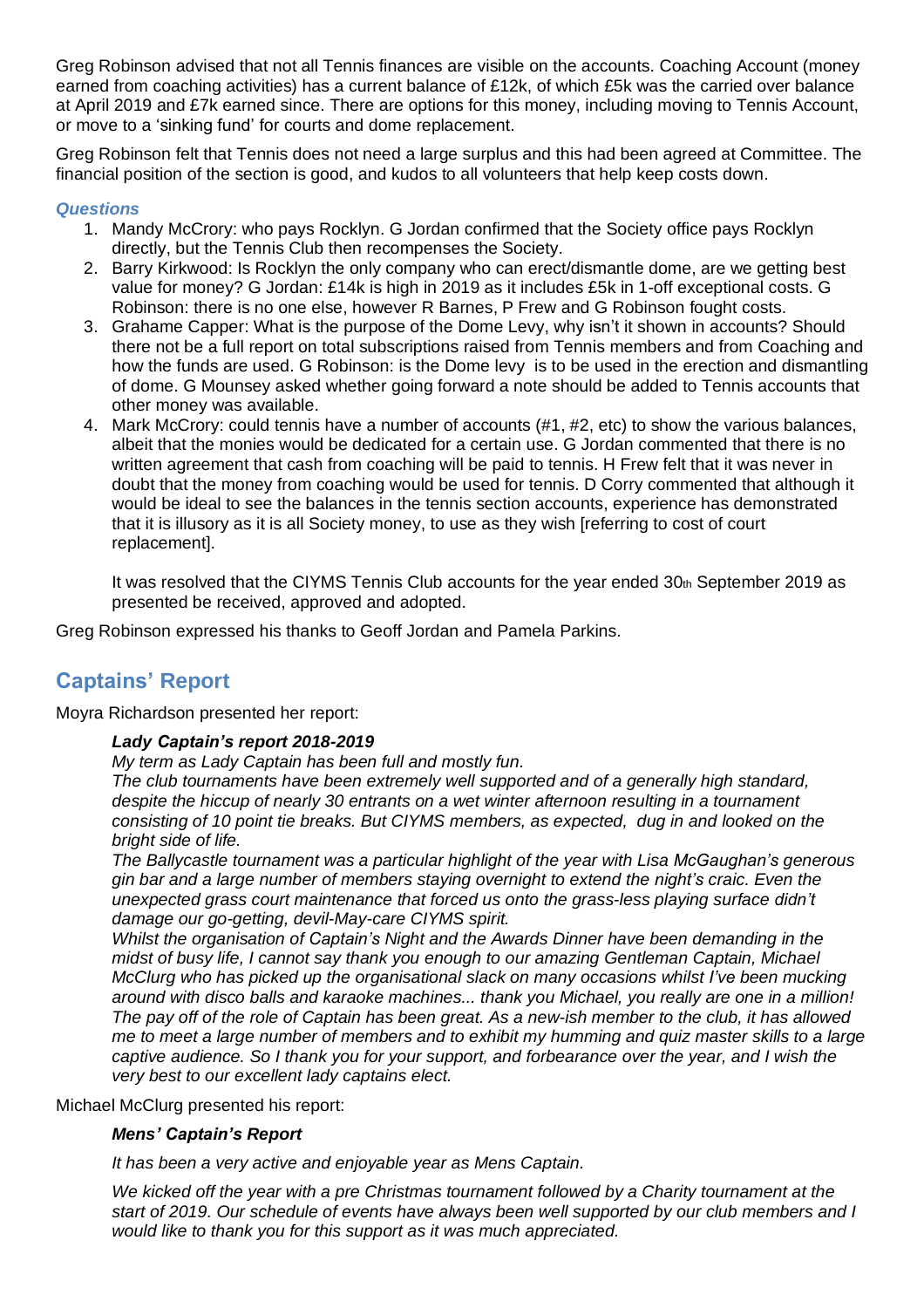It was a challenge at times to arrange 24 players over 3 indoor courts in the dome with the rain *bashing down on the bubble, but we have been very fortunate in getting the invaluable experience* from Jim Lonsdale and so I want to say a special thankyou to him for the smooth running of all the *events this year.*

*I would also want to thank all our sponsors for their generosity and support of our club events.*

*A new item we introduced was karaoke after prize givings. It was an incredible success. If anyone was brave enough to drag the microphone off Andy Rodgers then they deserve my respect.*

*Captain's Day in June which consisted of an afternoon tournament followed by an evening dinner and entertainment was very well attended and again I'm very grateful to all our members who showed support to both Moyra and myself in attending this event which was a great success.*

Finally our last tournament of the year was our annual prize giving at Halloween. A great night was *had by all despite Anna Kilpatrick and Noel Connolly taking home most of the silverware.*

*It has been a pleasure to share my captaincy this year with Moyra Richardson, who always has a smile on her face, bucket loads of enthusiasm , the queen of Karaoke with an abundance of energy even though she doesn't appreciate my humming. So thank you for your support and making my year a lot of fun.*

*I want to conclude with a personal message to thank all those members who supported us by taking part in the tournaments, helped with the dinners and gave advice and support when needed. CI has* always been a very welcoming club and I am proud to have been your Mens Captain this year and *wish the incoming Captain all the best for next year.*

## **Honorary Secretary's Report**

As the individual Committee Members presented full reports, Denis Corry didn't provide a report, but introduced the Committee of 2019 and thanked all those who had volunteered either as a Committee member or in any of the support roles, including selection subcommittee, fund-raising, or Outreach. He also thanked the sponsors of the courts and competitions.

## **Membership Secretary's Report**

Mandy McCrory presented her report:

*CIYMS has had another great year for members under the stewardship of Moyra and Michael and I'm really looking forward to helping out the new captains this year, Christine, Heather and Big E.*

The tennis club now has 352 plaving members - 243 adults and 79 juniors. This is an increase of 8 *members on last year which is encouraging as neighbouring clubs are struggling to retain members. New members come from various sources- Open Days, word of mouth and a council assisted scheme called Beginner. Jane will cover more in her report about the outreach schemes but I have to mention that we have 13 new Visually Impaired members which is great.*

Sometimes we are a victim of our own success as we don't have enough courts in the dome at peak *times.*

Club play is still very popular and is one of our strengths as we are perceived as a very sociable club. Another adult club play session is in the pipeline and this will help even more members enjoy *fun tennis.*

*Myself,Rob and Stephen have been in discussion regarding an Adult Performance session which is offered to "A team " players and others selected by the coaching squad. This could prove invaluable to such players and may even attract elite players from other clubs.*

*The past year has offered something for everyone and the club has been successful yet again in the leagues.- this is covered in Cynthia's report. Here is a reminder of the various activities the members enjoyed this year- Christmas wreath making day*

*Mary Peters Charity Fund Raiser*

*2 Internal leagues*

*American style tournaments*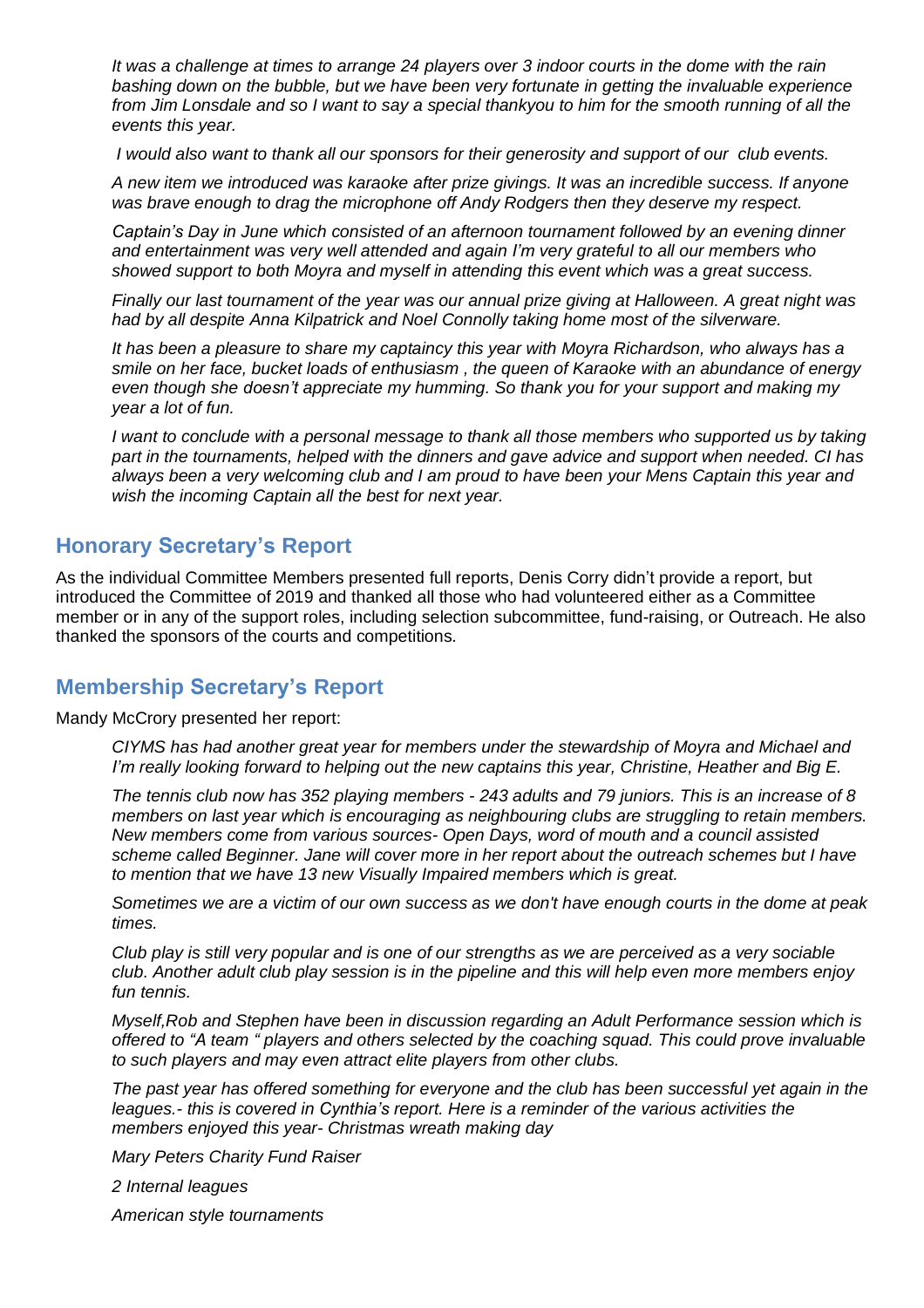*Afternoon tea fund raiser for 3 VI players selected to represent Ireland Wimbledon fun draw*

*Junior hardcourt tournament Captains Day and Night Ballycastle Away Day*

*Improve your Tennis in a week All the various coaching classes Prize night*

*Quiz nights*

*Singles ladder*

*Have I missed anything !*

This club is run by members for members and I would like to thank everyone who give up their time *to play on teams, attend committee meetings, volunteer with outreach also sponsors and all those who offer positive suggestions .*

*I'm always open to suggestions!*

Greg Robinson expressed his thanks Mandy's enthusiasm.

## **Coaching Report**

Hugo Frew presented his report as chair of Coaching Subcommittee

Hello everyone. Thank you for taking the time out to attend tonight. I would like to say a few words *as chair of the coaching committee.*

We are now in the second full year of stephen as head coach. I though it would be useful to review how his period in charge has gone. I do not think it is easy for any coach to move to a new club and *build up a coaching programe and team, particularly when the previous coach only moved down the road and took the previous coaching team and some students with them. In the circumstance i think stephen has done a remarkable job.*

*In may 2018 there was a total of 22 hrs coaching. There are now*

Stephen will review the current programme with you, but it is clear that it has vastly improved both in *terms of quality and quantity. To have good coaching you need good coaches, and we now have a team of coaches that can compare favourably with any tennis club in the county, stephen, david, neil, garry, sumeet are all quality coaches who are excellent players in their own right. Unfortunately* we will not be seeing as much of neil as he takes a step back to focus on his studies and his new family member. The noticable thing to me is the amount of energy they all bring to both adult and *junior classes.*

*Outreach activity, led ethusiastically by jane, has become a very important part of ciyms tennis club. The new coaching team have embraced this activity with a passion, supporting it as required, and undertaking appropriate training to ensure they deliver a great service on the court.*

*Coaching model*

It was a big decision by the club and society to change the coaching model at the club, and we have *to ask the question "has it worked".*

On one side, it has increased the workload of richard who has a number of employees to deal with, *and the coaching committee who have a responsibility on behalf of the tc to manage the model.*

On the other side we now have a partnership between the coaching team and the club which is at a *different level to the previous arrangements. Everyone is pulling more or less in the same direction* with no conflict of interest. That has made a big difference. I think this is refected in the general *atmosphere around the club.*

*Financially coaching is making a significant contribution to the club finances. Surpluses from the coaching account will be used to develop tennnis at the club, and to boost the sinking fund for replacement courts and dome. The surplused generated are currently in line with the prevous arrangements.*

*There is a major difference in the quality of the coaching. In tennis coaching the most profitable* category is red ball. You get more students per court, and you do not need well qualified coaches to *take them. £10ph instead of £15-20 ph. We have a lot fewer red ball students, but many more* yellow, green and orange ball. These tend to be the children who have decided on tennis as a sport, *and you hope will be members for many years.*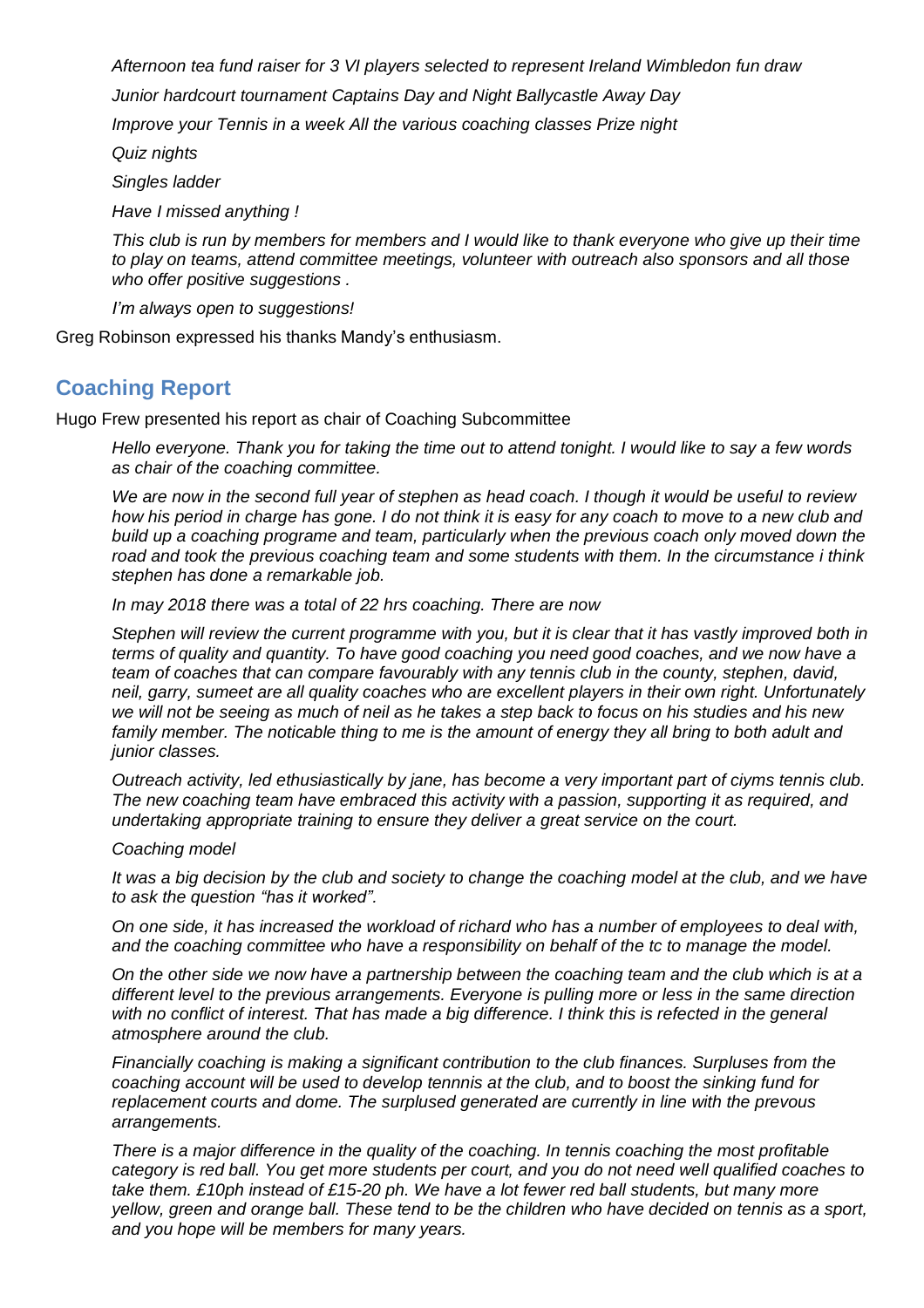Stephens current contract is for 20hrs pw, with ot paid at the normal rate. Stephen is a bit of a *workaholic, who does not like to take holidays. He personally runs a number of the junior teams* because of his ethusiasim for competitive tennis. He does not get paid for this. He puts in a lot of *hours. He has done a great job strenghting links with strathern (16)and penryn ("21) where the numbers coming over for afternoon coaching have increased significantly, and forging new links with campbell college with 12 boys attending for after school coaching. I would like to thank stephen for his efforts since joining us, he is a pleasure to work with someone whose ethusiasim rubs of on those around him.*

So in answer to my own question "has it worked" in my opinion is an emphatic yes. And i am confident we have the correct structure for the club to continue to develop in the right way. I would *also like to take the opportunity to thank the members of the coaching committee for their support and advice over the last year, and richard in the office for his support and assistance.*

Peter Hutchinson commented that the classes are excellent and encouraged everyone to go. He also welcomed the improved atmosphere at the Club over recent years.

Stephen Watters read out his report:

It has been a very busy and very successful year. This time last year we struggled to field 4 junior teams. U14 boys and girls and u18 boys and girls. This was a great way to benchmark not only the standard of junior tennis at the club, but also to see and address areas on which we could improve. This season we had no problem fielding 6 junior teams. The team to watch is the u14 boys division *1 team. I have high hopes for these lads in the summer league!*

*U14 boys div 1 and div 2*

*U14 girls div 1 and div 2*

*U18 boys div 1*

*U18 girls div 1*

This is testament to the quality of the coaching team and the efforts and commitments of the juniors *and their parents. Everyone should be very proud.*

We also have a division 1 senior mixed league team as we won division 2 last season and got a *promoted.*

*Aaron McDowell deserves a special mention. I've been working with Aaron from he was 5 and he* has followed me to CIYMS. He has played on all of the CI junior teams, both u14 and u18 and has also played on some of the senior teams. He is currently ranked 9 in the Ulster rankings and is *hopeful to qualify for the Ulster masters event if he has a successful tournament at the Irish* nationals over Christmas. It is well worth noting that he made the quarter finals of the Irish Open this *summer at Fitzwilliam Tennis Club! Lucy Sloan also deserves a mention. She, as like Aaron, has played on all junior teams and has made promising appearances on the senior league teams. She also won the internal ladies' singles handicap event this year.*

*Our links with the local schools is continuing to develop. We have Campbell, Stathearn and Penrhyn on our doorstep and we have good numbers participating in the afterschool programs. Also, at the* end of June we did a 'crazy tennis week', where we had over 500 school children come to the club, *experience the atmosphere and learn to play tennis.*

The current coaching situation here at CI is very positive. My team and I are all happy and working *hard. I'm always looking to strengthen the team and add additional value, depth and expertise.*

*Moving forward I'm keen for the programme to continue to grow. A main focus from January is to boost the number of red ball (4-7 year olds) players and classes. We currently have a very active junior membership so to maximise income, court and coach availability, it is important to develop this area.*

*I'm also keen to continue the morning tennis sessions. We currently run classes on Monday, Wednesday, Friday and Saturday mornings. These classes are open to men and women and are* increasingly popular. The objective is to make the club a social hub for tennis players and to have *adult classes every morning.*

Paddy Brockerton declared that after four years of asking, he was delighted to see that the junior teams were growing in strength.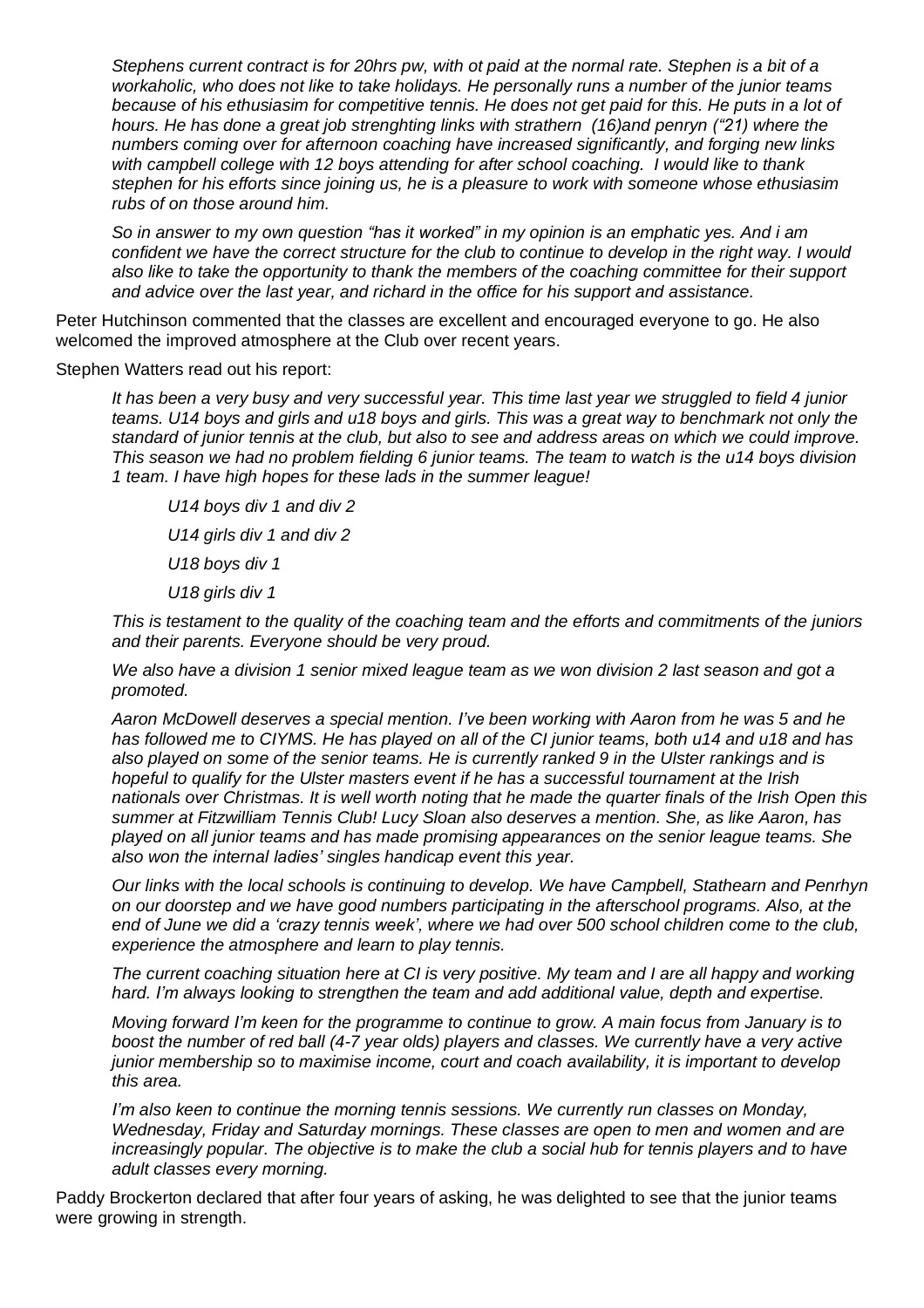Greg Robinson thanked Hugo for his report and commented that the Coaching Subcommittee meetings were well attended, and Stephen Watters should know that he is well-supported.

## **Match Secretary's Report**

Cynthia Megaw presented her report:

*It has been another busy and competitive year for CIYMS Tennis Club with a total of 18 teams taking part in the various Belfast & District Lawn Tennis Leagues. We had 3 winning teams and 4 teams that came a very close second. This bodes well for the development of the club as we prepare for the 2020 season.*

*Big congratulations to our 3 trophy winning teams.* 

*Mixed League Division 2*

*Men's Intermediate Knockout Cup*

*Men's Autumn League Division 1*

*Winning Division 2 Mixed League means we now once again have a team back in Division 1 and this is largely thanks to the strong input from our playing coaches. The Men's Intermediate Knockout* Cup team are to be hugely congratulated on winning as this is the second time in the past 3 years. *No pressure for next year then! Last but by no means least was the most exciting and surprising success of the Men's Autumn League Division 1 Team. CI hasn't had a team in this division for many years. After a rather rocky start getting team players and a captain on board they managed to sail through their matches with ease. Well done guys.*

*At this point I would like to thank all the team captains who volunteered to take on this organisational role. I really appreciated the time and commitment they put in and very much hope that their team players acknowledged this as well. The team practice sessions prior to the beginning of most of the leagues had various positive effects including team bonding, camaraderie and as mentioned encouraging results. A big thank you to our CI coaches who used their experience and* skill to deliver a series of tactics classes. I am sure I speak for all the teams when I say that this *practice has led to developing members' skills and improved positions on the results table.*

*This year the B&D introduced compulsory grading of all players including reserves in an effort to try and stop certain clubs using players of a higher standard to help with their lower teams. Once a player was graded at the beginning of the year the grading could not be changed and when registering new reserves, they too had to be graded. Unfortunately, this meant that our lower teams* that played in Mixed League division 5 and 8 had a much smaller pool of reserves to draw from. The *Selection Committee will be reviewing the grading of players in the coming season and hopefully can address any problems that have arisen.* 

*Finally, on this note I want to thank the Selection Committee consisting of Rob Gilmour, Dot Hawthorne, Jim Lonsdale, Alan Magowan and recently joined member Head coach Stephen Watters for assisting me as Match Secretary. They are a very experienced group who represent and vouch for all ability levels in the club.*

Greg Robinson thanked Cynthia.

## **Outreach Report**

Jane Mounsey presented her report

*Our Outreach tennis provides weekly:*

- *Blind Tennis every Monday for blind and visually impaired adults*
- *Dementia Friendly tennis every Wednesday for those living with dementia and their family members if they wish*
- *A performance session in Blind tennis for selected adults competing in competition. These players are currently competing in Dublin, Belfast, Galway and GB*
- *Blind Tennis every Saturday for blind and visually impaired (VI) children and their siblings if they wish. Some of these children have complex needs. Their mothers are currently taking tennis lessons from scratch alongside them.*

*Comments from feedback -*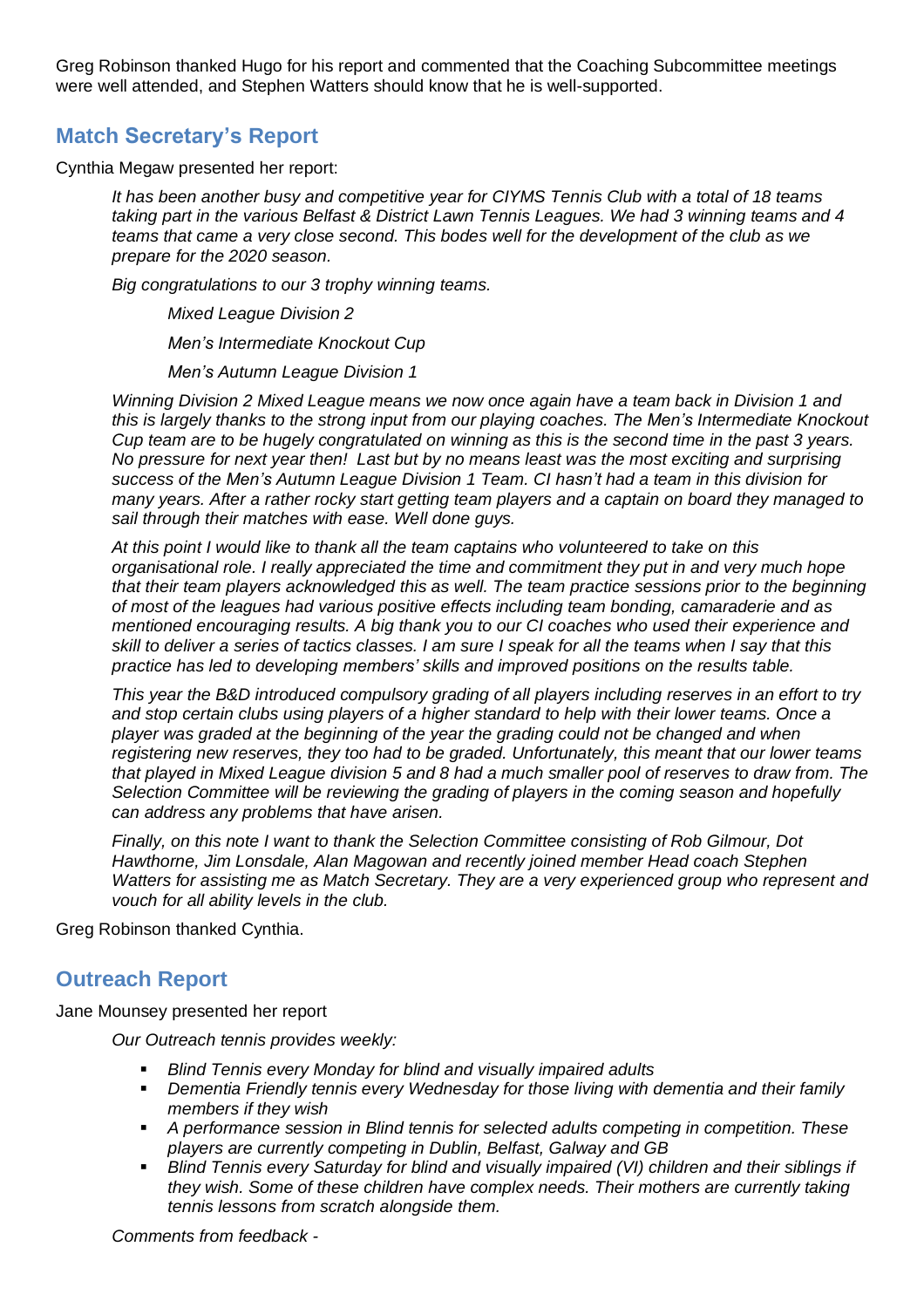- *"Has brought a mental boost as well as becoming physically active"*
- *"Has gained a lot of confidence, tennis has benefited her in every way both physically and mentally"*
- *"Very passionate & has found it a real support as she is not academic and struggles with dyslexia"*
- *"The coaching is first class are very patient and willing to take time with learning"*
- *"The overall programme is excellent "*
- *"Believe me when I say you change lives"*

#### *Offsite*

- *Outreach delivered tennis in schools in conjunction with Ulster Tennis. This year these grant funded sessions have seen our coaches deliver tennis to 192 children in Strathearn, Ashfield, Bloomfield, St Patricks Knock, and Knocknagoney PS, including 2 VI teenagers in school PE time.*
- *In June we opened our courts to all the local schools, offering 500 pupils the opportunity to have a go at tennis at the end of their exams. Initiatives like this establish and maintain links with schools.*
- *Two Outreach grants from UT enabled us to provide tennis from scratch to 46 women and girls, paying all coaching costs (£840) and balls (£160) and generating income to the main club account of £1400*
- *Our coaches delivered 3 Blind/VI Tennis tasters offsite on behalf of Guide Dogs NI and British Blind Sports*
- *We provided a Blind Tennis training day at CI on behalf of UT, providing training for coaches and teachers from across NI.*
- *We are registered for the Millennium Volunteers Scheme where young volunteers can register and collect certificates for their hours. We also facilitate young volunteers in obtaining their DOE awards, both by volunteering but also in the case of our VI teenagers that they can complete the sport section of the award.*
- *Provided a cross community Halloween camp for teenagers funded by BCC in full.*

#### *Other achievements this year*

- *We won the DSNI Inclusive Club of the Year Award*
- *Volunteer Margaret Thompson was nominated for and picked up 2 awards from BCC*
- *We trained 3 VI players to National Champions in Dublin in February and our players made up 1/3 of the Irish Team. Coach Neil Stewart travelled with the players to Spain*
- *Brian Lenehan has taken the GB nationals for 2 years in a row*
- *Neil Stewart, Brain Lenehan and Jane Mounsey were shortlisted for BCC Sports Awards*
- *Silver Clubmark – We gained in February; this award recognises clubs who can show excellence in coaching, safeguarding and integration of players with a disability. It came with £750 to be spent on training for coaches and volunteers.*
- *We shared our Dementia Friendly template with 3 other clubs in Dublin and England, enabling them to set up their own groups.*
- *We had a VI section in our Children's Open this summer, and recognising this integration, we were given a grant from BCC which paid for marketing, trophies and coaching costs. We also integrated our VI members into our own internal tournament. In September.*
- *We had 3 crews from Sport NI BCC and DSNI come out and make short films*
- *I was approached and agreed to sit on the Enjoy Tennis TI committee*

## *Finance and partners*

*We work closely with BCC, UBTI and DSNI. We are currently delivering VI tennis on behalf of DSNI from a grant awarded to them of £2.5k, all of which will be spent on coaching at CI*

#### *Development Training*

*Our coaches and volunteers have taken courses in Disability in Sport and Mental Health Training, funded by grants.*

## *Thank you.*

*Thank you to all the club members who show support for our outreach department, in particular the support for our many fundraising activities earlier this year.*